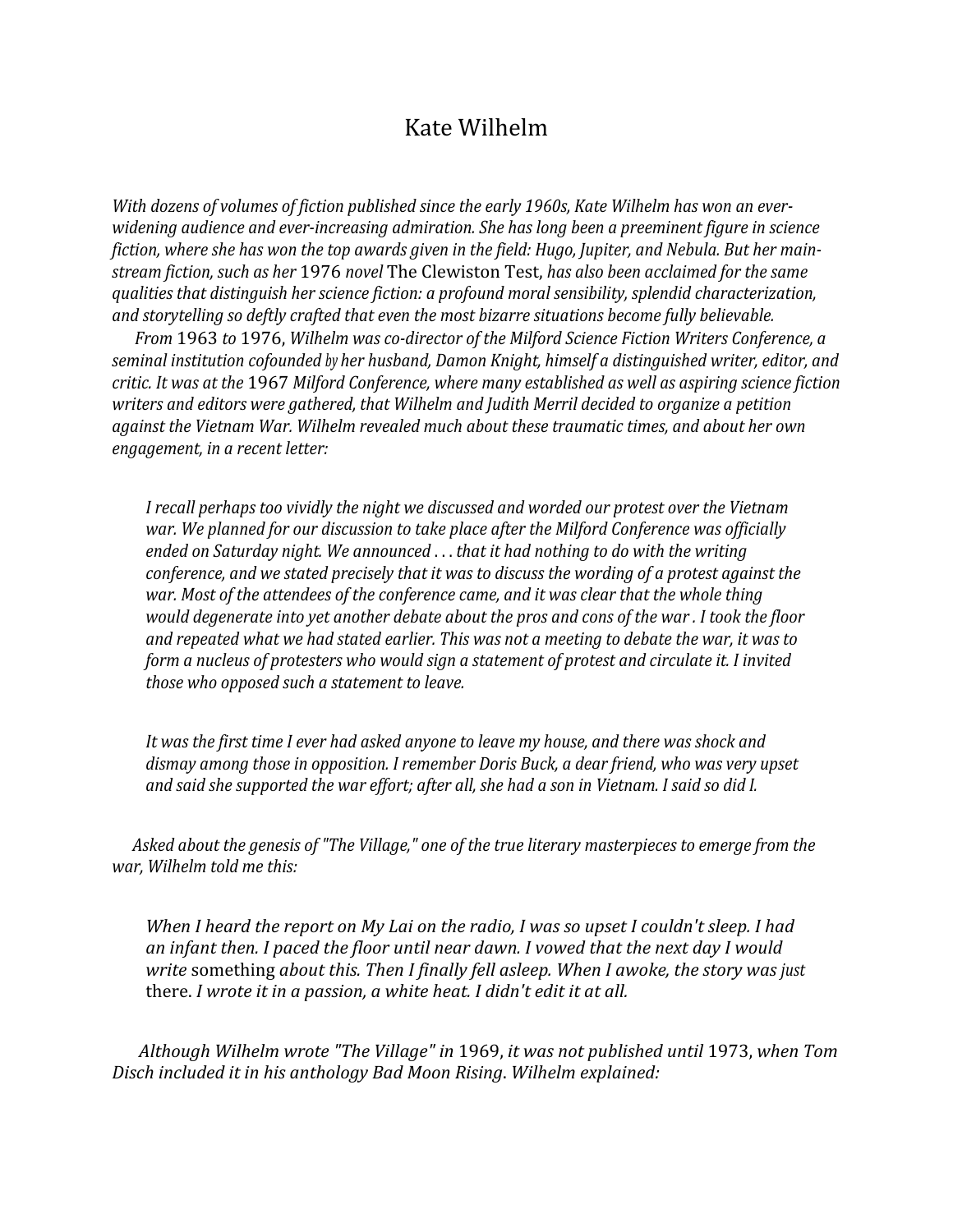I couldn't get it published. I sent it around to everyone I could think of The last one was an editor who said that the story certainly should be published but that he \*not *do
it.* 

## *The
Village*

Mildred Carey decided to walk to the post office early, before the sun turned the two blocks into a furnace. "They've done something to the weather," she said to her husband, packing
his
three
sandwiches
and
thermos
of

lemonade.
"Never
used
to
be
this
hot
this early."

"It'll
get
cooler
again.
Always
does."

She followed him to the door and waved as he backed out of the drive. The tomato plants
she
had
set
out
the
day
before
were
wilted.
She
watered
them,
then
started
to
walk slowly to town. With a feeling of satisfaction she noticed that Mrs. Mareno's roses had black spot. Forcing the blooms with too much fertilizer just wasn't good for them.

Mike Donatti dozed as he awaited orders to regroup and start the search-and-clear maneuver.
Stilwell
nudged
him.
"Hey,
Mike,
you
been
over
here
before?"

"Nope. One fuckin' village is just like the others. Mud or dust.

That's
the
only
fuckin'
difference."

Stilwell was so new that he was sunburned red. Everyone else in the company was burned
black.
"Man,
could
we
pass,"
they
liked
to
say
to
Latimore,
who
couldn't.

Mr. Peters was sweeping the sidewalk before the market. "Got some good fresh salami," he
said.
"Ed
made
it
over
the
weekend."

"You sure Ed made it, not Buz? When Buz makes it, he uses too much garlic. What's he covering
up
is
what
I
want
to
know."

"Now, Miz Carey, you know he's not covering up. Some folks like

it
hot
and
strong."

"I'll
stop
back
by
after
I
get
the
mail."

The
four
Henry
children
were
already
out
in
the
street,
filthy,
chasing
each
other randomly.
Their
mother
was
not
in
sight.
Mildred
Carey
pursed
her
lips.
Her
Mark
never had
played
in
the
street
in
his
life.

She dropped in the five-and-dime, not to buy anything but to look over the flats of annuals‐petunias,
marigolds,
nasturtiums.
"They
sure
don't
look
healthy,"
she
said
to
Doris Offinger.

"They're fine, Miz Carey. Brother bought them fresh this morning from Connor's down at Midbury. You know Connor's has good stock."

"How's Larry getting along? Still in the veterans' hospital at Lakeview?"

"Yes. He'll be out in a couple of weeks, I guess." Doris' pretty face remained untroubled. "They've got such good doctors down there, I hate to see him get so far from them all, but he
wants
to
come
home."

"How can these people stand this heat all the time?" Stilwell said after a moment. The sun
wasn't
up
yet,
but
it
was
eighty‐six
degrees,
humidity
near
one
hundred
percent.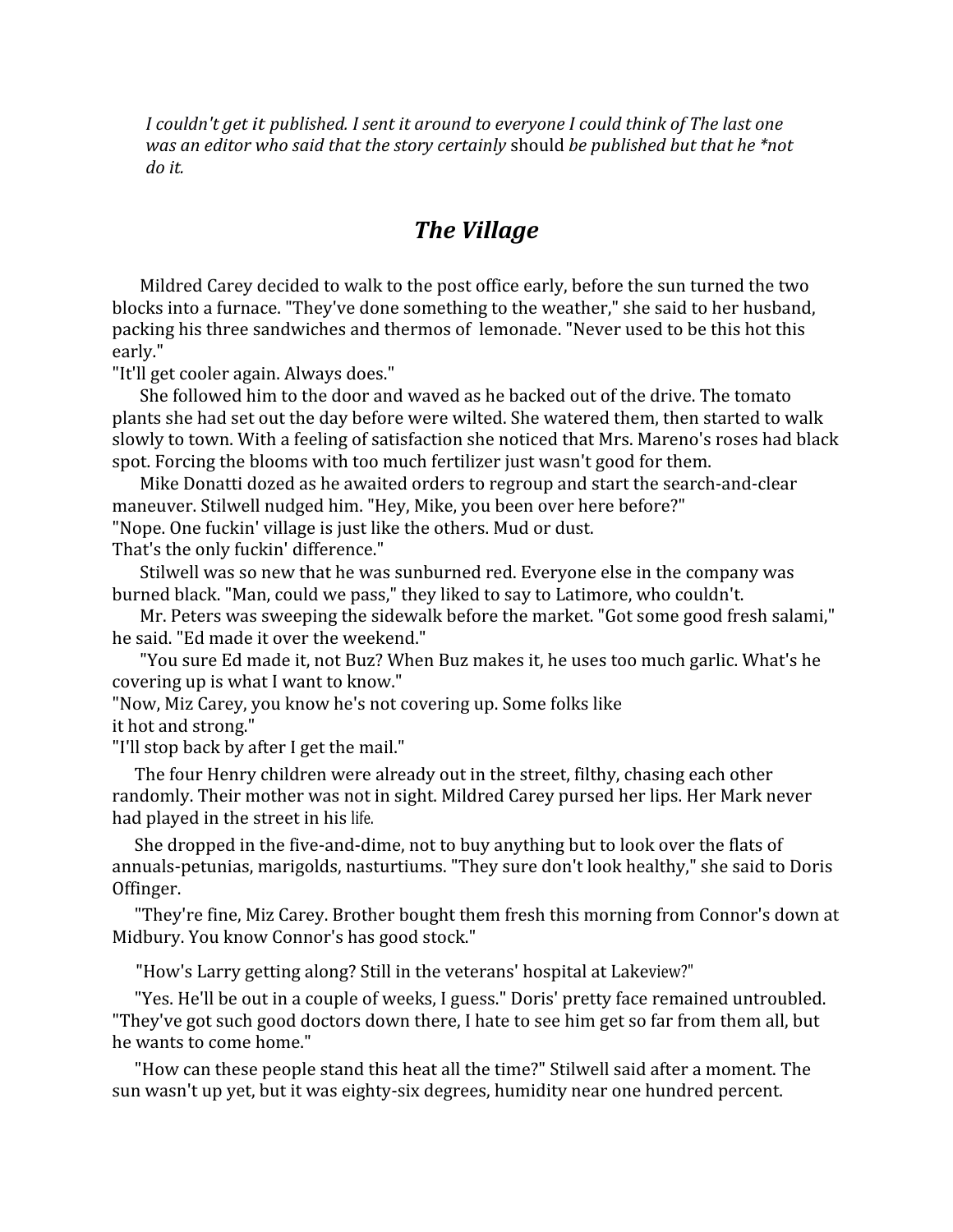"People, he says. Boy, ain't you even been briefed? People can't stand it, that's the first clue."
Mike
sighed
and
sat
up.
He
lighted
a
cigarette.
"Boy,
back
home
in
August.
You
know the
hills
where
I
come
from
are
cold,
even
in
August?"

"\\There's
that?"

"Vermont.
I
can
remember
plenty
of
times
it
snowed
in
August.

Nights
under
a
blanket."

"Well, he can help out here in the store. With his pension and the store and all, the two of you
are
set,
aren't
you?
Isn't
that
Tessie
Hetherton
going
in
Peters'
market?"

"I didn't notice her. Did you want one of those flats, Miz Carey?" "No. They aren't healthy. Connor's must have culled the runts and set *them* out." She stood in the doorway squinting to see across the way to Peters' market. "I'm sure it was. And she told me she's too arthritic to do any more housework. I'll just go talk to her."

"I
don't
think
she
will,
though.
Miz
Avery
wanted
her
on
Wednesdays
and
she
said
no. You know Mr. Hetherton's got a job? With the paper mill."

"Shit. That won't last. They'll payoff a few of last winter's bills and then he'll start to complain
about
his
liver
or
something
and
she'll
be
hustling
for
work.
I
know
that
man." She
left
the
store
without
looking
back,
certain
that
Doris
would
be
eyeing
the
price
tags
of the
flats.
"You
take
care
of
yourself,
Doris.
You're
looking
peaked.
You should get out in the sun."

"Mrs. Hetherton, you're looking fit again," Mildred Carey said,

cornering
the
woman
as
she
emerged
from
the
store.

"Warm
weather's
helped
some."

"Look, can you possibly come over Thursday morning? You know the Garden Club meets
this
week,
and
I
can't
possibly
get
ready
with‐

out
some
help."

"Well, I just don't know ... Danny's dead set against my going out to
work
again."

"But they're going to have to close down the mill. And then where will
he
be?"

"Close it down? Why? Who says?"

"It's been in the papers for weeks now. All those dead fish, and the stink. You know that committee
came
up
and
took
samples
and
said
they're
the
ones
responsible.
And
they
can't afford
to
change
over
the
whole
process.
They're
going
to
move
instead."

"Oh, that. Danny said don't hold your breath. They're making a study, and then they'll have to come up with a plan and have it studied, and all in all it's going to take five years or even
more
before
it
all

comes
to
a
head."

"Hm. Another big kill and the Department of Health ... "

Mrs.
Hetherton
laughed
and
Mildred
Carey
had
to
smile
too.

"Well, anyway, can you come over just this time? For this one meeting?"

"Sure, Miz Carey. Thursday morning? But only half a day."

The school bus turned the corner and rolled noisily down the broad new street. The two women watched it out of sight. "Have you seen the Tomkins boys lately?" Mildred Carey asked.
"Hair
down
to
here."

"Winona says they're having someone in to talk about drugs. 1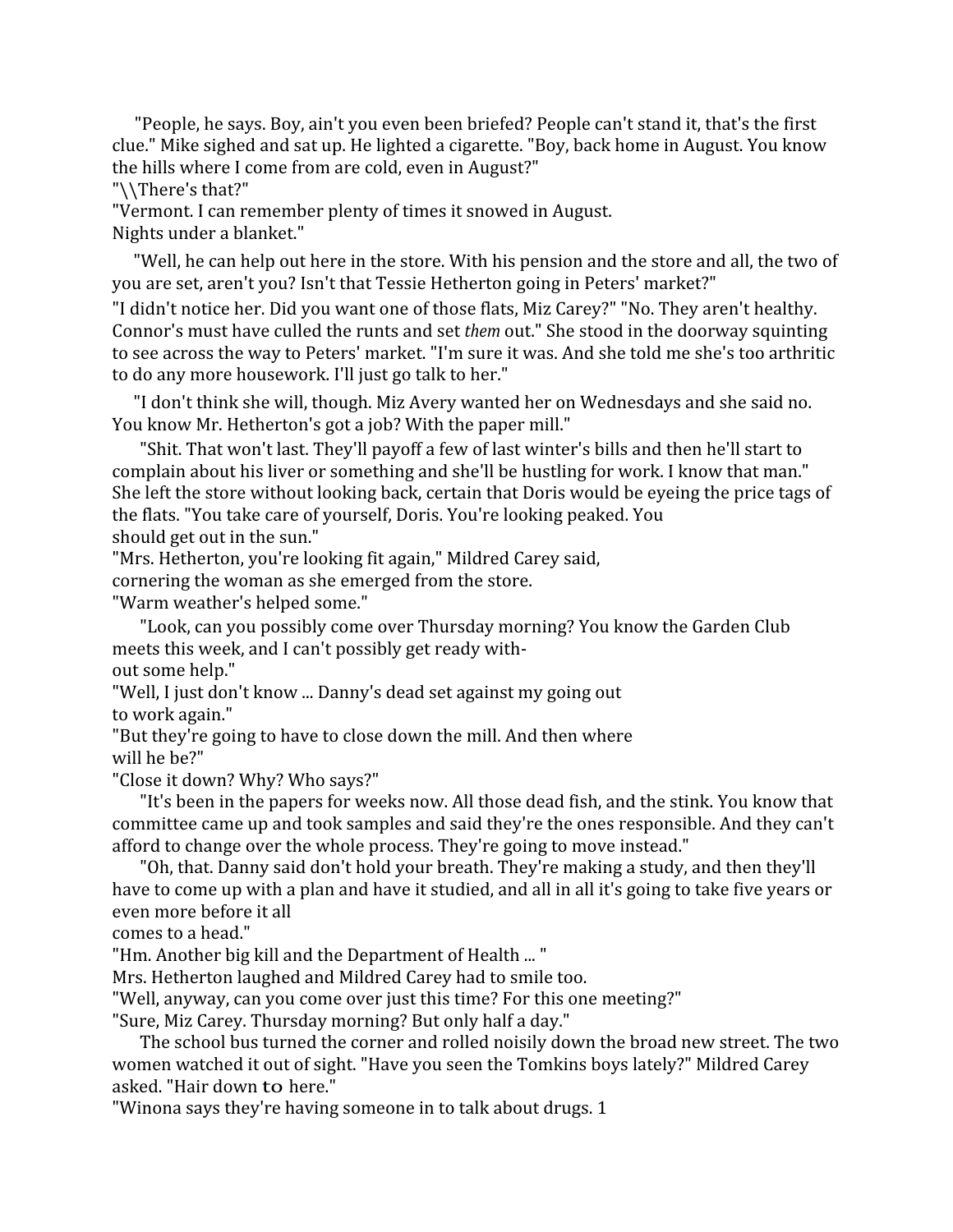asked
her
point
blank
if
there
are
drugs
around
here
and
she
said
no,
but
you
never
can
tell. The
kids
won't
tell
you
nothing."

"Well, I just thank God that Mark is grown up and out of it alL" "He's due home soon now, isn't
he?"

"Seven weeks. Then off to college in the fall. I told him that he's probably safer over there than at one of the universities right now." They laughed and moved apart. "See you Thursday."

"Listen Mike, when you get back, you'll go through New York, won't you? Give my mother
a
call,
will
you?
Just
tell
her
...
"

"What? That you got jungle rot the first time out and it's gone to your brain?"

"Just call her. Say I'm fine. That's all. She'll want to have you over for dinner, or take you to a good restaurant, something. Say you don't have time. But it'd mean a lot to her to have you
call."

"Sure.
Sure.
Come
on,
we're
moving."

They
walked
for
two
hours
without
making
contact.
The
men
were
straggling
along
in two
uneven
columns
at
the
sides
of
the
road.
The
dirt
road
was
covered
with
recent growth,
no
mines.
The
temperature
was
going
to
hit
one
hundred
any
second.
Sweat
and dirt
mixed
on
faces,
arms,
muddy
sweat
trickled
down
shirts.

The
concrete
street
was
a
glare
now.
Heat
rose
in
patterns
that
shifted
and
vanished
and rose again. Mildred Carey wondered if it hadn't been a mistake to rebuild the street, take out the maples and make it wide enough for the traffic that they predicted would be here in another
year
or
two.
She
shrugged
and
walked
more
briskly
toward
the
post
office.
That wasn't her affair. Her husband, who should know, said it was necessary for the town to grow.
After
being
in
road
construction
for
twenty‐five
years,
he
should
know.
Fran
Marple and
Dodie
Wilson
waved
to
her
from
outside
the
coffee
shop.
Fran
looked
overdue
and miserable.
Last
thing
she
needed
was
to
go
in
the
coffee
shop
and
have
pastry.
Mildred Carey
smiled
at
them
and
went
on.

Claud
Emerson
was
weighing
a
box
for
Bill
Stokes.
Bill
leaned
against
the
counter smoking, flicking ashes on the floor. "Don't like it here, get out, that's what I say. Goddamn kids with their filthy clothes and dirty feet. Bet they had marijuana up there. Should have called
the
troopers,
that's
what
I
should
have
done."

"They was on state land, Bill. You had no call to run them off." "They didn't know that. You think
I'm
going
to
let
them
plop
themselves
down
right
outside
my
front
door?
Let
'em
find somewhere else to muck about."

Claud
Emerson
stamped
the
box.
"One
seventy‐two."

Stilwell
and
Mike
were
following
Laski,
Berat,
and
Humboldt.

Berat
was
talking.

"You let it stick out, see, and come at them with your M-16 and you know what they watch! Man, they never seen nothing like it! Scared shitless by it. Tight! Whooee! Tight and hot!"

Stilwell looked as if he saw a green monster. Mike laughed and lit another cigarette. The sun
was
almost
straight
up
when
the
lieutenant
called
for
a
break.
He
and
Sergeant
Durkins consulted
a
map
and
Humboldt
swore
at
great
length.
"They've
got
us
lost,
the
bastards. This
fuckin'
road
ain't
even
on
their
fuckin'
map."

Mildred Carey looked through the bills and advertising in her box, saving the letter from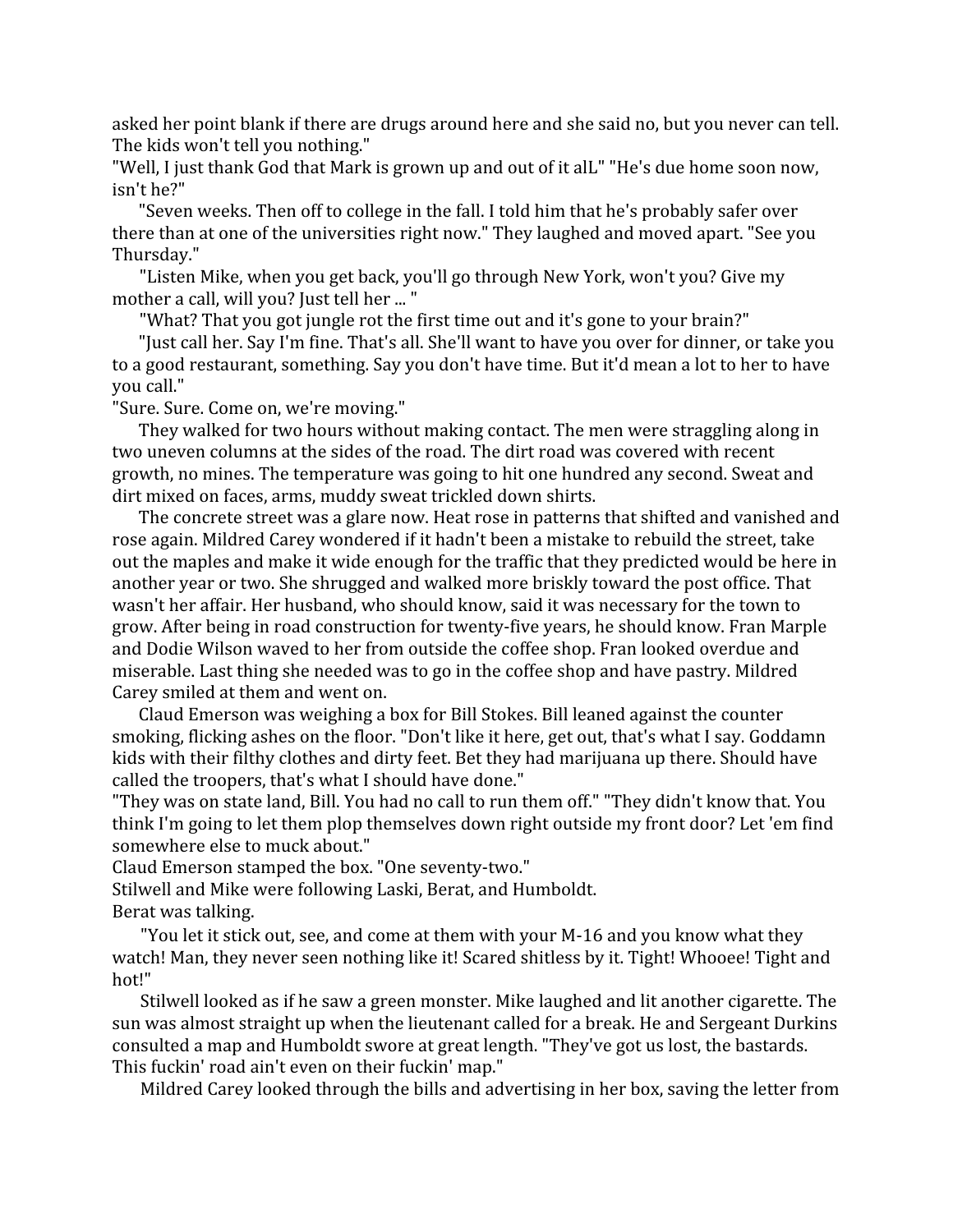Mark for last. She always read them twice, once very quickly to be sure that he was all right, then
again,
word
for
word,
pausing
to
pronounce
the
strange
syllables
aloud.
She
scanned the
scrawled
page,
then
replaced
it
in
its
envelope
to
be
reread
at
home
with
coffee.

Bill Stokes' jeep roared outside the door, down the street to screech to a halt outside the feed
store.

Mildred shook her head. "He's a mean man."

"Yep," Claud Emerson said. "Always was, always will be, I reckon.

Wonder where them kids spent the night after he chased them."

Durkins sent out two scouts and the rest of them waited, cursing and sweating. A helicopter throbbed over them, drowned out their voices, vanished. The scouts returned.

Durkins stood up. "Okay. About four miles. The gooks are there, all right. Or will be again tonight. It's a free-fire zone, and our orders are to clean it out. Let's go."

Loud voices drifted across the street and they both looked toward the
sound.
"Old
Dave's
at
it
again,"
Claud
Emerson
said,
frowning.
"He'll
have
himself another
heart
attack,
that's
what."

"What good does arguing do anyway? Everybody around here knows what everybody else
thinks
and
nobody
ever
changes.
Just
what
good
does
it
do?"
She
stuffed
her
mail
into her purse. "Just have to do the best you can. Do what's right and hope for the best." She waved
good‐bye.

She
still
had
to
pick
up
cottage
cheese
and
milk.
"Maybe
I'll
try
that
new
salami,"
she said to Peters. "Just six slices. Don't like to keep it more than a day. Just look at those tomatoes!
Sixty‐nine
a
pound!
Mr.
Peters,
that's
a
disgrace!"

"Field‐grown,
Miz
Carey.
Up
from
Georgia.
Shipping
costs
go
up
and
up,
you
know."
He sliced
the
salami
carefully,
medium
thick.

A
new
tension
was
in
them
now
and
the
minesweepers
walked
gingerly
on
the
road carpeted
with
green
sprouts.
Stilwell
coughed
again
and
again,
a
meaningless
bark
of nervousness.
Durkins
sent
him
to
the
rear,
then
sent
Mike
back
with
him.
"Keep
an
eye
on the
fuckin'
bastard,"
he
said.
Mike
nodded
and
waited
for
the
rear
to
catch
up
with
him.
The two
brothers
from
Alabama
looked
at
him
expressionlessly
as
they
passed.
They
didn't mind
the
heat
either,
he
thought,
then
spat.
Stilwell
looked
sick.

"Is
it
a
trap?"
he
asked
later.

"Who the fuck knows?"

"Company C walked into an ambush, didn't they?" "They fucked up."

Mildred Carey put her milk on the checkout counter alongside the cottage cheese. Her blue
housedress
was
wet
with
perspiration
under
her
arms
and
she
could
feel
a
spot
of wetness
on
her
back
when
her
dress
touched
her
skin.
That
Janice
Samuels,
she
thought, catching
a
glimpse
of
the
girl
across
the
street,
with
those
shorts
and
no
bra,
pretending
she was
dressing
to
be
comfortable.
Always
asking
about
Mark.
And
him,
asking
about
her
in his
letters.

"That's
a
dollar
five,"
Peters
said.

They
halted
again
less
than
a
mile
from
the
village.
The
lieutenant
called
for
the helicopters to give cover and to close off the area. Durkins sent men around the village to cover
the
road
leading
from
it.
There
was
no
more
they
could
do
until
the
helicopters arrived.
There
were
fields
under
cultivation
off
to
the
left.

"What if they're still there?" Stilwell asked, waiting.

"You heard Durkins. This is a free-fire zone. They'll be gone."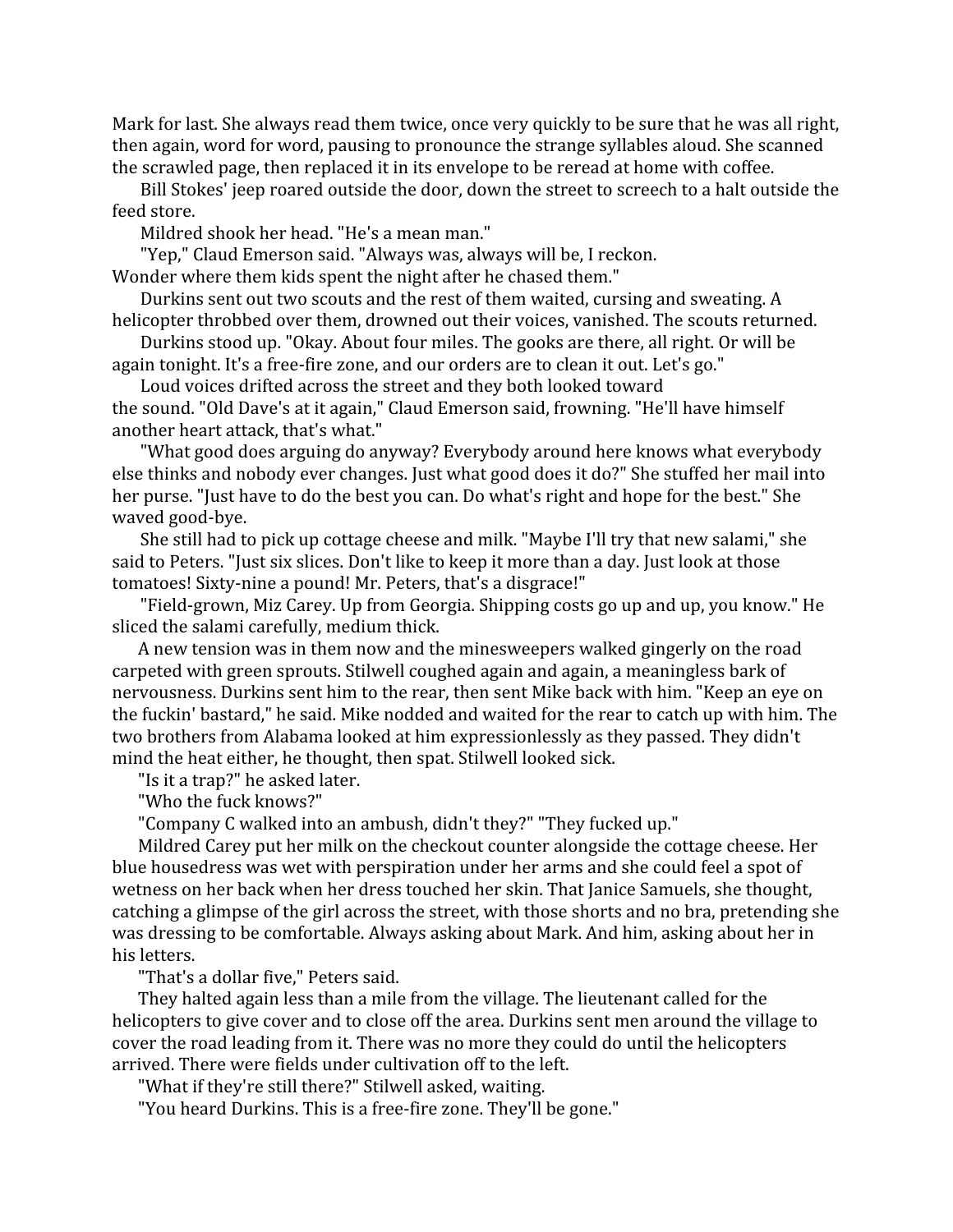"But what if they haven't?"

"We clear the area."

Stilwell
wasn't
satisfied,
but
he
didn't
want
to
ask
the
questions.
He
didn't
want
to
hear the answers. Mike looked at him with hatred. Stilwell turned away and stared into the bushes
at
the
side
of
the
road.

"Let's
go."

There was a deafening beating roar overhead and Mildred Carey and Peters went to the door
to
look.
A
green‐and‐brown
helicopter
hovered
over
the
street,
then
moved
down toward the post office, casting a grotesque shadow on the white concrete. Two more of the monstrous
machines
came
over,
making
talk
impossible.
There
was
another helicopter to the north; their throb was everywhere, as if the clear blue sky had loosened a rain
of
them.

From the feed-store entrance Bill Stokes shouted something lost in the din. He raced to his jeep and fumbled for something under the seat. He straightened up holding binoculars and
started
to
move
to
the
center
of
the
street,
looking
through
them
down
the
highway. One
of
the
helicopters
dipped,
banked,
and
turned,
and
there
was
a
spray
of
gunfire.
Bill Stokes
fell,
jerked
several
times,
then
lay
still.
Now
others
began
to
run
in
the
street, pointing
and
shouting
and
screaming.
O'Neal
and
his
hired
hand
ran
to
Bill
Stokes
and
tried to
lift
him.
Fran
Marple
and
Dodie
Wilson
had
left
the
coffee
shop,
were
standing
outside the door; they turned and ran back inside. A truck rounded the corner at the far end of the street
and
again
the
helicopter
fired;
the
truck
careened
out
of
control
into
cars
parked outside the bank. One of the cars was propelled through the bank windows. The thunder of the helicopters swallowed the sound of the crash and the breaking glass and the screams of the
people
who
ran
from
the
bank,
some
of
them
bleeding,
clutching
their
heads
or
arms. Katharine Ormsby got to the side of the street, collapsed there. She crawled several more feet,
then
sprawled
out
and
was
still.

Mildred Carey backed into the store, her hands over her mouth. Suddenly she vomited. Peters was still on the sidewalk. She tried to close the door, but he flung it open, pushing her toward the rear of the store.

"Soldiers!"
Peters
yelled.
"Soldiers
coming!"

They went in low, on the sides of the road, ready for the explosion of gunfire, or the sudden eruption of a claymore. The helicopters' noise filled the world as they took up positions.
The
village
was
small,
a
hamlet.
It
had
not
been
evacuated.
The
word
passed through
the
company:
slopes.
They
were
there.
A
man
ran
into
the
street
holding
what could
have
been
a
grenade,
or
a
bomb,
or
anything.
One
of
the
helicopters
fired
on
him. There
was
a
second
burst
of
fire
down
the
road
and
a
vehicle
burned.
Now
the
company was entering the village warily. Mike cursed the slopes for their stupidity in staying.

Home
was
all
Mildred
Carey
could
think
of.
She
had
to
get
home. She ran to the back of the store and out to the alley that the delivery trucks used. She ran all the
way
home
and,
panting,
with
a
pain
in
her
chest,
she
rushed
frantically
through
the house pulling down shades, locking doors. Then she went upstairs, where she could see the entire town. The soldiers were coming in crouched over, on both sides of the road, with their
rifles
out
before
them.
She
began
to
laugh
suddenly;
tears
streaming,
she
ran downstairs
again
to
fling
open
the
door
and
shout.

"They're ours," she screamed toward the townspeople, laughing and crying all at once.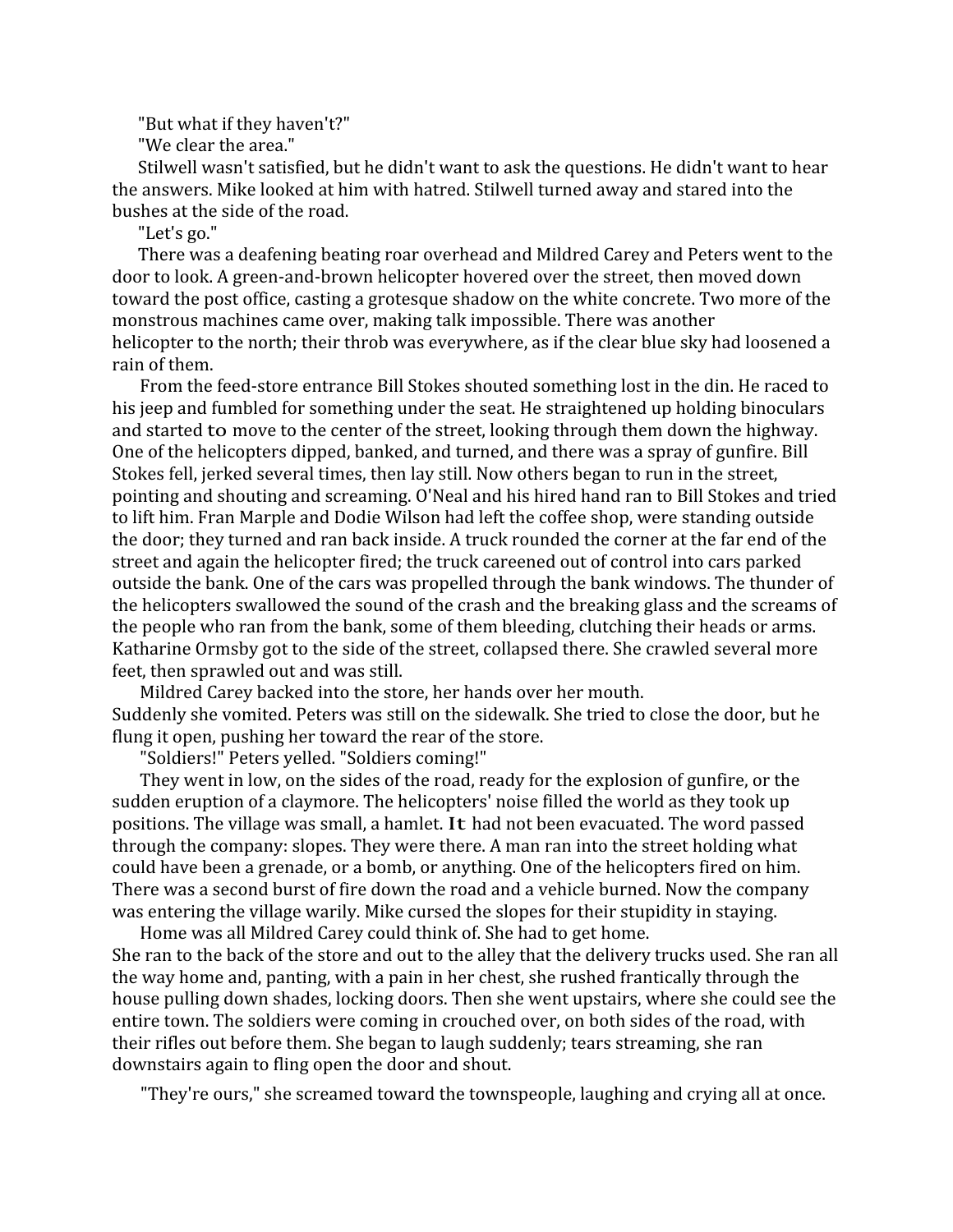"You fools, they're ours!"

Two of the khaki-clad · GIs approached her, still pointing their guns at her. One of them said something, but she couldn't understand his words. "What are you doing here?" she cried.
"You're
American
soldiers!
What
are
you
doing?"

The larger of the two grabbed her arm and twisted it behind her. She screamed and he pushed
her
toward
the
street.
He
spoke
again,
but
the
words
were
foreign
to
her.
"I'm
an American! For God's sake, this is America! What are you doing?" He hit her in the back with the
rifle
and
she
staggered
and
caught
the
fence
to
keep
her
balance.
All
down
the
street
the people
were
being
herded
to
the
center
of
the
highway.
The
soldier
who
had
entered
her house came out carrying her husband's hunting rifle, the shotgun, Mark's old .22. "Stop!" she shrieked at him. "Those are legal!" She was knocked down by the soldier behind her. He shouted at her and she opened her eyes to see him aiming the rifle at her head.

She
scrambled
to
her
feet
and
lurched
forward
to
join
the
others
in
the
street.
She
could taste
blood
and
there
was
a
stabbing
pain
in
her
jaw
where
teeth
had
been
broken
by
her fall. A sergeant with a notebook was standing to one side. He kept making notations in it as more
of
the
townspeople
were
forced
from
their
houses
and
stores
into
the
street.

Mike
Donatti
and
Stilwell
herded
a
raving
old
woman
to
the
street;
when
she
tried
to grab
a
gun,
Mike
Donatti
knocked
her
down
and
would
have
killed
her
then,
but
she
was crying,
obviously
praying,
and
he
simply
motioned
for
her
to
join
the
others
being
rounded up.

The sun was high now, the heat relentless as the people were crowded closer together by
each
new
addition.
Some
of
the
small
children
could
be
heard
screaming
even
over
the noise
of
the
helicopters.
Dodie
Wilson
ran
past
the
crowd,
naked
from
the
waist
down, naked
and
bleeding.
A
soldier
caught
her
and
he
and
another
one
carried
her
jerking
and fighting
into
O'Neal's
feed
store.
Her
mouth
was
wide
open
in
one
long
unheard
scream.
Old Dave ran toward the lieutenant, clutching at him, yelling at him in a high-pitched voice that it
was
the
wrong
town,
damn
fools,
and
other
things
that
were
lost.
A
smooth‐faced
boy
hit him in the mouth, then again in the stomach, and when he fell moaning, he kicked him several times about the head. Then he shot him. Mildred Carey saw Janice Samuels being dragged
by
her
wrists
and
she
threw
herself
at
the
soldiers,
who
fought
with
her,
their bodies
hiding
her
from
sight.
They
moved
on,
and
she
lay
in
a
shining
red
pool
that
spread and
spread.
They
tied
Janice
Samuels
to
the
porch
rail
of
Gordon's
real‐estate
office,
spread her legs open, and half a dozen men alternately raped and beat her. The sergeant yelled in the gibberish they spoke and the soldiers started to move the people as a lump toward the end
of
town.

Mike Donatti took up a post at the growing heap of weapons and watched the terrorized people.
When
the
order
came
to
move
them
out,
he
prodded
and
nudged,
and
when
he
had to, he clubbed them to make sure they moved as a unit. Some of them stumbled and fell, and
if
they
didn't
move
again,
they
were
shot
where
they
lay.

The
filthy
Henry
children
were
screaming
for
their
mother.
The
biggest
one,
a
girl
with blond
hair
stringing
down
her
back,
darted
away
and
ran
down
the
empty
street.
The lieutenant motioned to the troops behind the group and after an appreciable pause there was a volley of shots and the child was lifted and for a moment flew. She rolled when she hit the ground again. Marjory Loomis threw herself down on top of her baby, and shots stilled
both
figures.